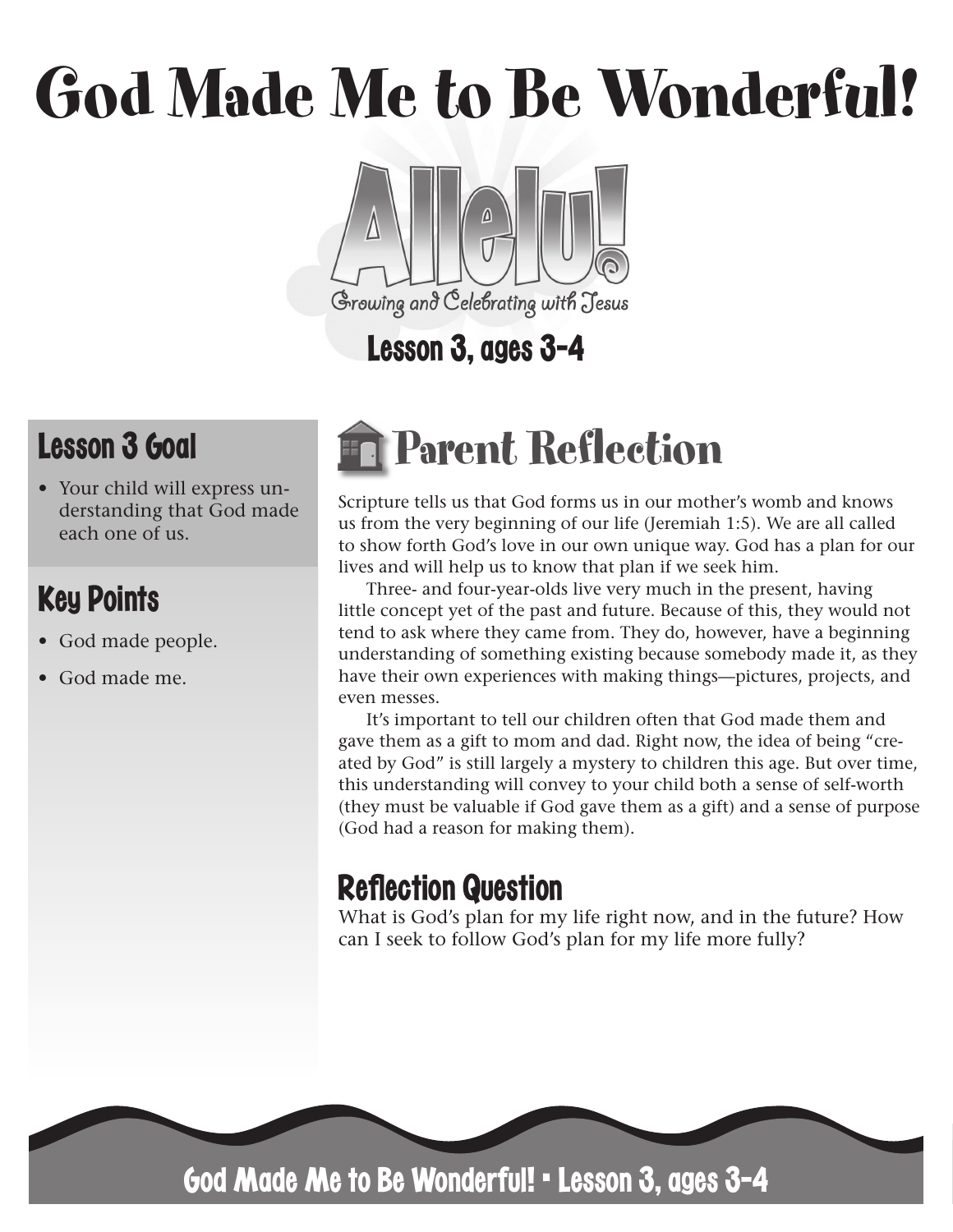#### **Lesson Preparation**

Before inviting your child to sit with you for lesson time, prepare all materials.

❏ mirror

completing it.

#### **Materials**

- ❏ Family Activity Sheet
- ❏ crayons or colored pencils
- ❏ picture of your child as a baby
- ❏ glue

#### **Gathering**

Create a prayerful space. You might place a candle on the table, or set a cross in front of you. Invite your child to join you in quietly preparing for prayer.

#### **Begin in prayer:**

Make the Sign of the Cross together or bless your child by tracing a cross on his or her forehead: "In the name of the Father, and of the Son, and of the Holy Spirit. Amen."

Pray together: *"Thank you, God, for making each one of us. We praise you for making us so special. Amen."*

#### **Discovering**

**God Made Me!** Turn to the first page of the Activity Sheet and read "God Made Me!"

Ask, "What is special about the way God made you?"

Turn to the second page of the Activity Sheet. Ask your child the "Ask Me!" questions and review the answers.

#### **Exploring**

Use the following activities to enrich your child's understanding of the lesson and of our Catholic faith.

**1.God Made Wonderful Me.** Turn to the draw-

ing in the main activity of the Activity Sheet (center pages) and invite your child to describe what he or she sees. Give your child crayons or colored pencils, his or her baby picture, and glue. Explain the activity to your child and assist him or her in

(Keep the saint page from each lesson to gather together a Communion of Saints

❏ Lesson 3 Activity Master – Saint Page

(included with this lesson)

Book created by your child.)

**2. "Me in the Mirror."** Play "I see" games with your child (I see happy, I see sad, I see shy) by making such expressions in the mirror. Point out similarities and differences in expression between the two of you. When finished, face the mirror together and say, "Let's peek at God's greatest gift to the world… each one of us!"

**3. The Communion of Saints: Saint Rose of Lima.** Show your child the picture of Saint Rose of Lima on the Family Activity page and read about her. Then read more about Saint Rose to your child (see page 3).

Ask your child: "How can you try to pay attention to God?"

Have your child draw about Saint Rose of Lima using the Lesson 3 Activity Master.

#### Sending

**Pray with your child.** Begin by making the Sign of the Cross together, or bless your child by tracing a cross on his or her forehead. Pray aloud with your child:

*"Dear God, we love and praise you! Thank you for making each of us to be like you! Help us to be good, amazing, and wonderful! Amen."*

God Made Me to Be Wonderful! • Lesson 3, ages 3-4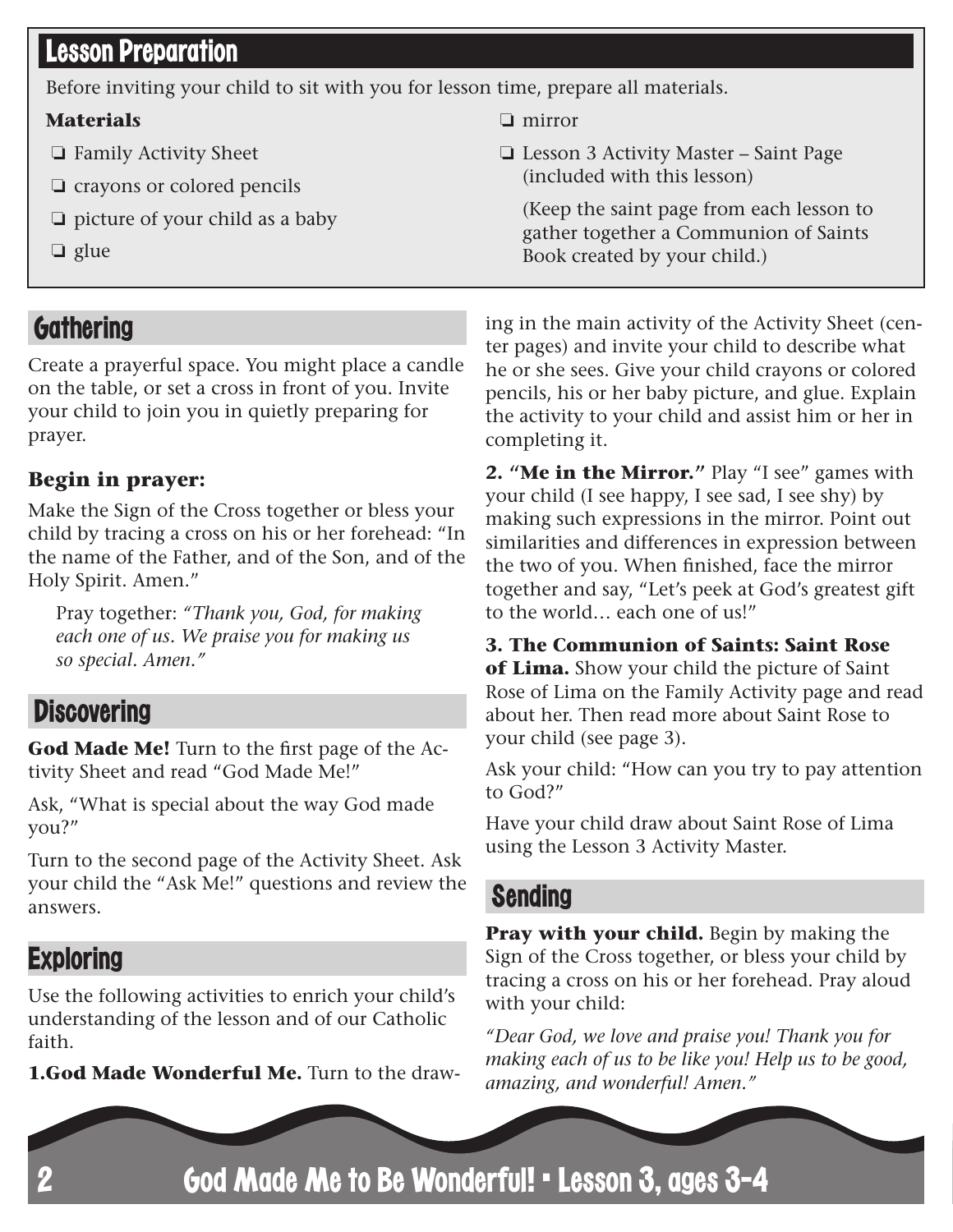#### Saint Rose of Lima

#### **Putting Jesus above Herself**

Baby Isabel was loved very much by her parents and servants. People were surprised by her beauty, and wanted to treat her like she was more special than other people. Some people even compared her to the beauty of a rose. So that is what they called her.

Rose, as she became known, lived in Lima, Peru. That is a country in South America. Her family wanted her to dress in pretty clothing and wear a wreath of flowers around her head to make her look special. They thought that many men would want to marry her. This bothered Rose. She loved Jesus very much and believed that he wanted people to notice her for what was in her heart. She did not want to marry anyone because it would distract her from the

time she spent thinking about God. She tried very hard to make herself unattractive to other people—and even cut off her beautiful hair. She hoped that that would make them leave her alone.

Rose loved to plant flowers and vegetables in her garden. She also loved to embroider beautiful patterns with a needle and colorful thread. She spent many hours sitting quietly in her garden, so she could concentrate on her prayers. Rose of Lima was often sick, but she tried to let people know that this was okay. She told them that being sick helped her pay attention more often to God. She wanted them to make time for God, too.